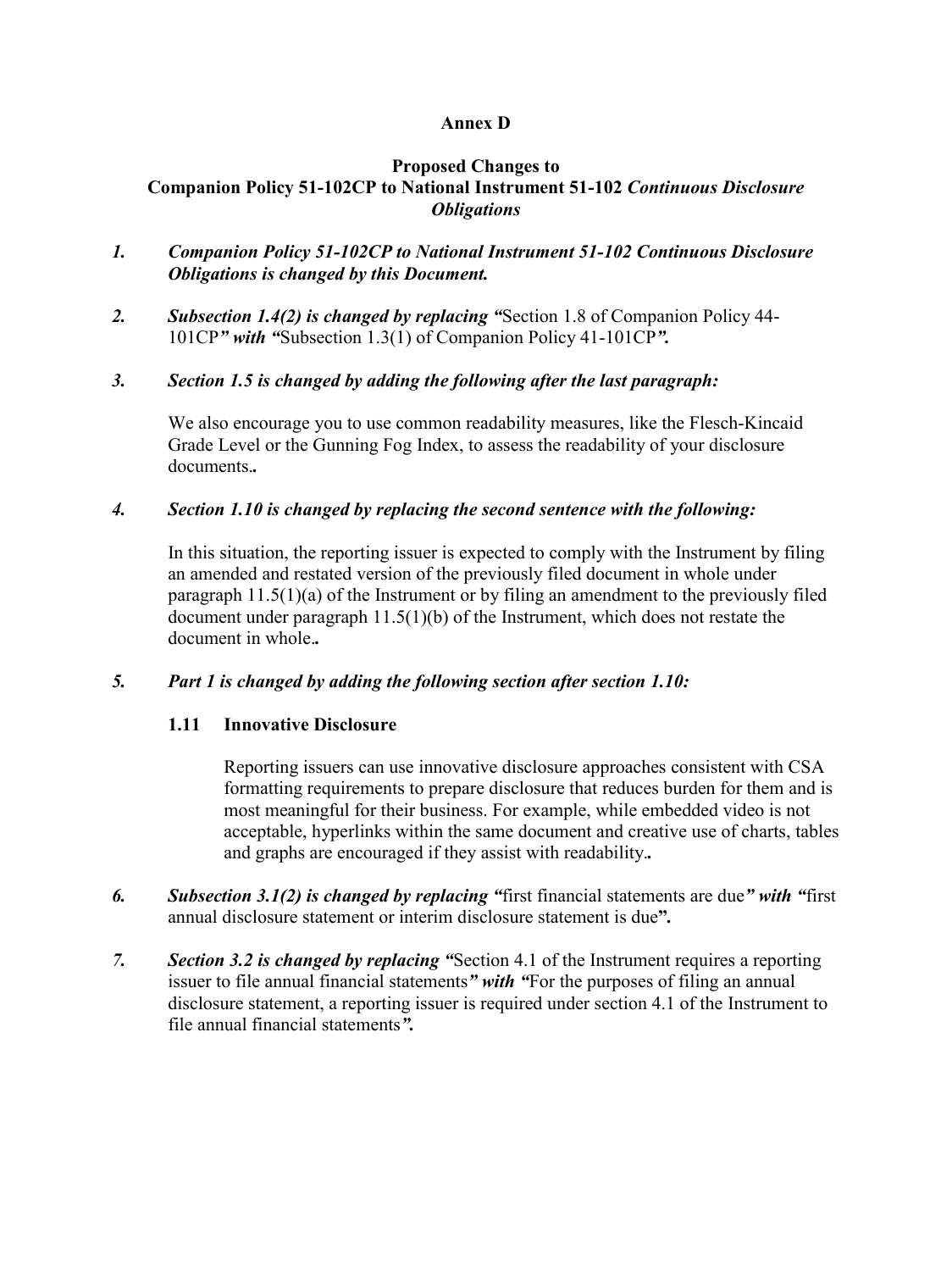#### *8. Section 3.3 is replaced with the following:*

#### **3.3 Filing Deadline for Annual Financial Statements and Auditor's Report**

Section 3A.2 of the Instrument sets out filing deadlines for annual disclosure statements that include annual financial statements required under Part 4 of the Instrument. While section 3A.2 of the Instrument does not address the auditor's report date, a reporting issuer is encouraged to file its annual disclosure statement as soon as practicable after the date of the auditor's report. The delivery obligations set out in section 3A.6 of the Instrument are not tied to the filing of the annual disclosure statement.*.*

#### *9. Section 3.5 is replaced with the following:*

## **3.5 Delivery of Annual and Interim Disclosure Statements and Certain Other Disclosure Documents**

(1) Subsection 3A.6(1) of the Instrument requires a reporting issuer to send a request form to the registered holders and beneficial owners of its securities, other than debt instruments. The registered holders and beneficial owners may use the request form to request a copy of the reporting issuer's annual disclosure statement or annual financial statements and related MD&A, interim disclosure statement or interim financial report and related MD&A and annual financial statements or interim financial reports filed under section 4.7 and subsection 4.10(2) of the Instrument.

In addition, the request form also may (but is not required to) be used to request a copy of the information circular and the annual disclosure statement or annual financial statements where a reporting issuer uses notice-and-access to deliver proxy-related materials.

A reporting issuer is only required to deliver its annual disclosure statement, interim disclosure statements, annual financial statements and related MD&A or interim financial reports and related MD&A to the person or company that requests them. As a result, if a beneficial owner requests any of these documents through its intermediary, the reporting issuer is only required to deliver the requested documents to the intermediary.

Failing to return the request form or otherwise specifically requesting a copy of these documents from the reporting issuer will override the beneficial owner's standing instructions under NI 54-101 in respect of the financial statements.

The Instrument does not prescribe when the request form must be sent, or how it must be returned to the reporting issuer.

(2) Subsection 3A.6(6) of the Instrument provides that subsection 3A.6(1) and subsections 3A.6(3) and (4) with respect to an annual disclosure statement and annual financial statements, do not apply to a reporting issuer that sends its annual disclosure statement and annual financial statements to its securityholders, other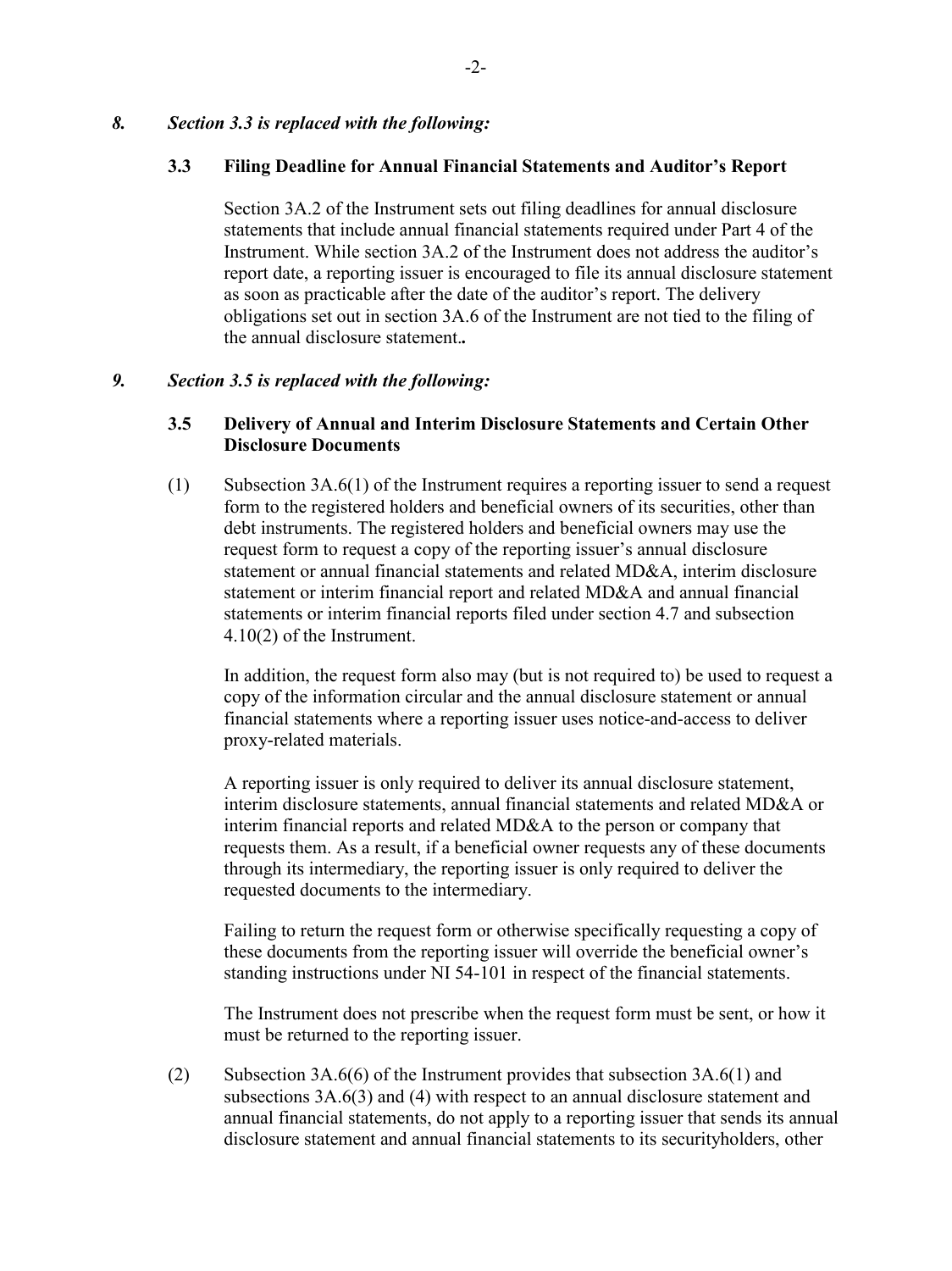than holders of debt instruments, within 140 days of the reporting issuer's financial year-end and in accordance with NI 54-101. Notice-and-access can be used to send the annual disclosure statement or annual financial statements and related MD&A under subsection 3A.6(6). Notice-and-access is consistent with the principles for electronic delivery set out in National Policy 11-201 *Electronic Delivery of Documents*.*.*

# *10. Subsection 4.1(1) is changed by replacing the first two sentences with the following:*

Subsection 3A.5(1) of the Instrument requires that each annual disclosure statement be approved by the board of directors before filing. Subsections 3A.5(2) and 3A.5(3) of the Instrument require that each interim disclosure statement be approved by the board of directors or by the company's audit committee before filing.*.*

## *11. Section 5.1 is deleted.*

- *12. Section 5.2 is changed by replacing "*Section 5.3 of the Instrument requires*" with "*Section 8 of Form 51-102F1 *Annual Disclosure Statement* and subsection 3(1) of Form 51-102F2 *Interim Disclosure Statement* require*"***.**
- *13. Section 5.3 is changed*
	- *(a) by replacing "*Section 5.4 of the Instrument requires*" with "*Section 9 of Form 51-102F1 *Annual Disclosure Statement* and subsection 3(1) of Form 51-102F2 *Interim Disclosure Statement* require*", and*
	- *(b) by replacing "*MD&A*" with "*annual disclosure statement or interim disclosure statement*".*
- *14. Section 5.4 is deleted.*

## *15. Section 5.6 is changed*

- *(a) in subsection (1)*
	- *(i) by replacing "*section 2.2.1 of Form 51-102F1*" with "*section 4 of Form 51-102F2 *Interim Disclosure Statement", and*

#### *(ii) by adding the following after the last sentence:*

In addition, to comply with the requirement to discuss the issuer's financial condition, financial performance and cash flows and any factors that have caused period to period variations in those measures, a venture issuer that is an investment entity or a non-investment entity recording investments at fair value should update the quarterly highlights for all disclosure required by section 10 of Form 51-102F1 *Annual Disclosure Statement*.*,*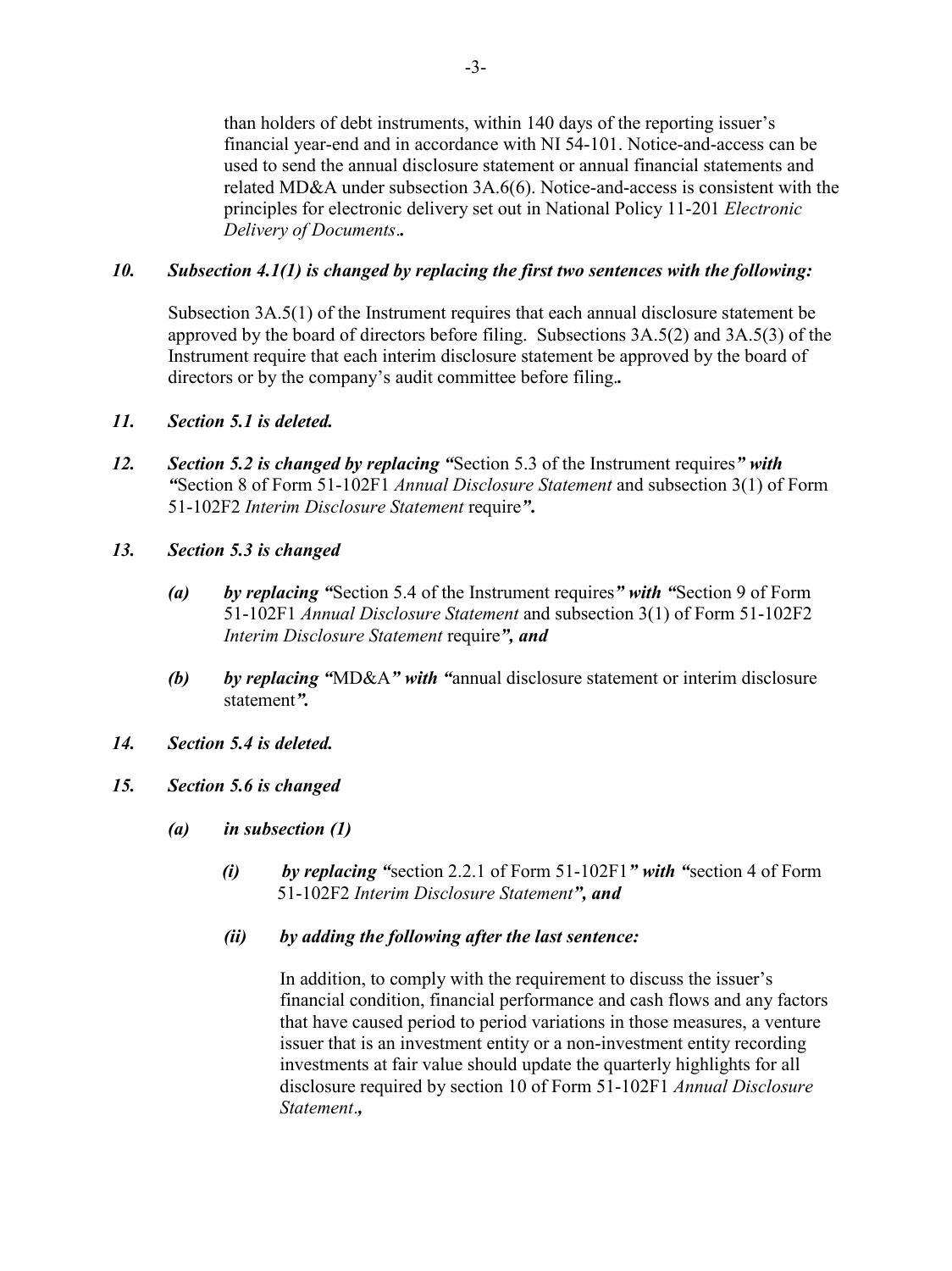## *(b) in subsection (2)*

*(i) by replacing in the first sentence "*full interim MD&A*" with "*a full interim MD&A in accordance with section 3 of Form 51-102F2 *Interim Disclosure Statement", and*

#### *(ii) by replacing the last sentence with the following:*

Venture issuers will likely take the needs of their investors into consideration when determining whether to provide quarterly highlights or a full interim MD&A.*, and*

#### *(c) in subsection (3) by replacing the first sentence with the following:*

For greater certainty, a reference to an interim MD&A is a reference to the quarterly highlights a venture issuer has the option of providing in accordance with section 4 of Form 51-102F2 *Interim Disclosure Statement*.*.*

## *16. Part 5 is changed by adding the following sections after section 5.6:*

#### **5.7 Overall Performance**

Subsection 3(4) of Form 51-102F1 *Annual Disclosure Statement* requires a reporting issuer that is changing its business model to disclose certain information regarding its plans, milestones and expenditures. Examples of situations that would warrant a discussion under subsection 3(4) include when a reporting issuer:

- (a) has entered into material agreements relating to the change in its business model;
- (b) has incurred material expenses relating to the change in its business model; and
- (c) anticipates that the change in its future revenues will be material as a result of the change in its business model.

## **5.8 Additional Disclosure for Investment Entities and Non-Investment Entities Recording Investments at Fair Value**

- (1) Standalone financial statements as contemplated by National Policy 41-201 *Income Trust and Other Indirect Offerings* may be necessary for an investor to make an informed investment decision where the operation of the reporting issuer as an investment entity or non-investment entity recording investments at fair value are dependent on a single investment.
- (2) Investment entities or non-investment entities recording investments at fair value with material mining or oil and gas investments need to consider the applicability of technical disclosure requirements in National Instrument 43-101 *Standards of Disclosure for Mineral Projects* and National Instrument 51-101 *Standards of*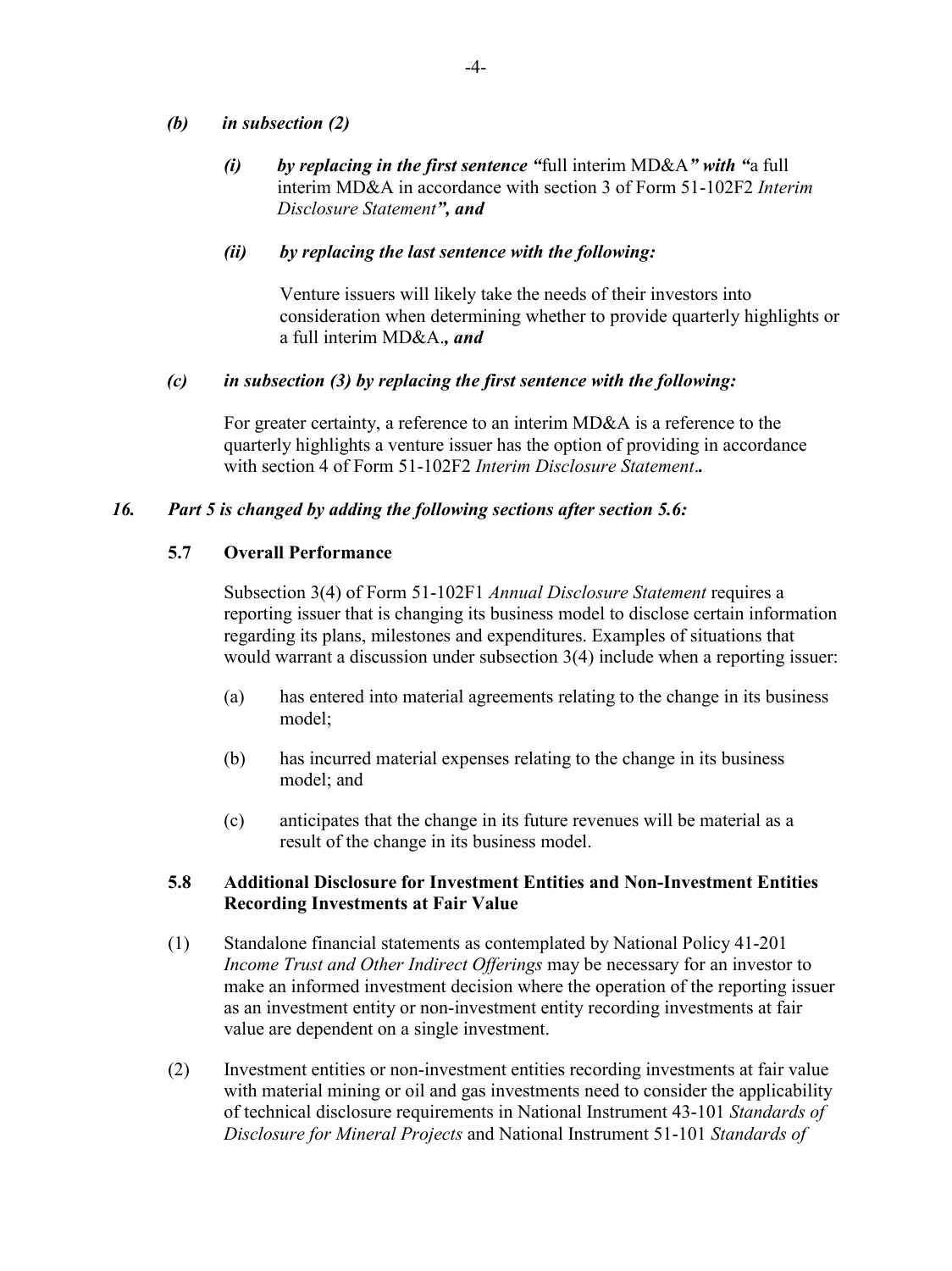*Disclosure for Oil and Gas Activities* in their filings. For example, the disclosure of technical information relating to a material investee may trigger the requirement to file a technical report under National Instrument 43-101 *Standards of Disclosure for Mineral Projects*. In addition, if the investment entity or noninvestment entity recording investments at fair value files an annual disclosure statement, disclosure requirements of sections 18 or 19 of Form 51-102F1 *Annual Disclosure Statement* may apply.*.*

## *17. Section 6.2 is changed*

- *(a) in subsection (1) by replacing "*section 5.3 of Form 51-102F2*" with "*section 17 of Form 51-102F1 *Annual Disclosure Statement", and*
- *(b) in subsection (2) by replacing "*Paragraph 5.3(2)(a) of Form 51-102F2*" with "*Paragraph 17(b)(i) of Form 51-102F1 *Annual Disclosure Statement".*
- *18. Subsection 10.3(8) is changed in the second bullet, by adding "*which, for that purpose, may be included in an annual disclosure statement or an annual report,*" after "*annual MD&A*".*

# *19. Section 11.2 is replaced with the following:*

# **11.2 Refiling Documents or Restating Financial Information**

- (1) If a reporting issuer decides to refile a document in whole or in part, or restate financial information for comparative periods in financial statements for reasons other than retroactive application of a change in an accounting standard or policy or a new accounting standard, and the refiled or restated information is likely to differ materially from the information originally filed, the reporting issuer should disclose in the news release required by subsection 11.5(1) of the Instrument when it makes that decision
	- (a) the facts underlying the changes,
	- (b) the general impact of the changes on previously filed information, and
	- (c) the steps the reporting issuer would take before filing an amended document, or filing restated financial information, if the reporting issuer is not filing amended information immediately.
- (2) If a reporting issuer refiles a document or restates financial information under paragraphs  $11.5(1)(b)$  or (c) of the Instrument by filing an amendment to a previously filed annual disclosure statement or interim disclosure statement, it is not required to restate the previously filed document in whole but should include all disclosure required in order to understand the nature and context of the amendment. For example, a reporting issuer amending its proposed transaction disclosure under subsections 7(1) and (2) of Form 51-102F1 *Annual Disclosure Statement* should include the complete text of this section, as amended, rather than just the amended or additional text.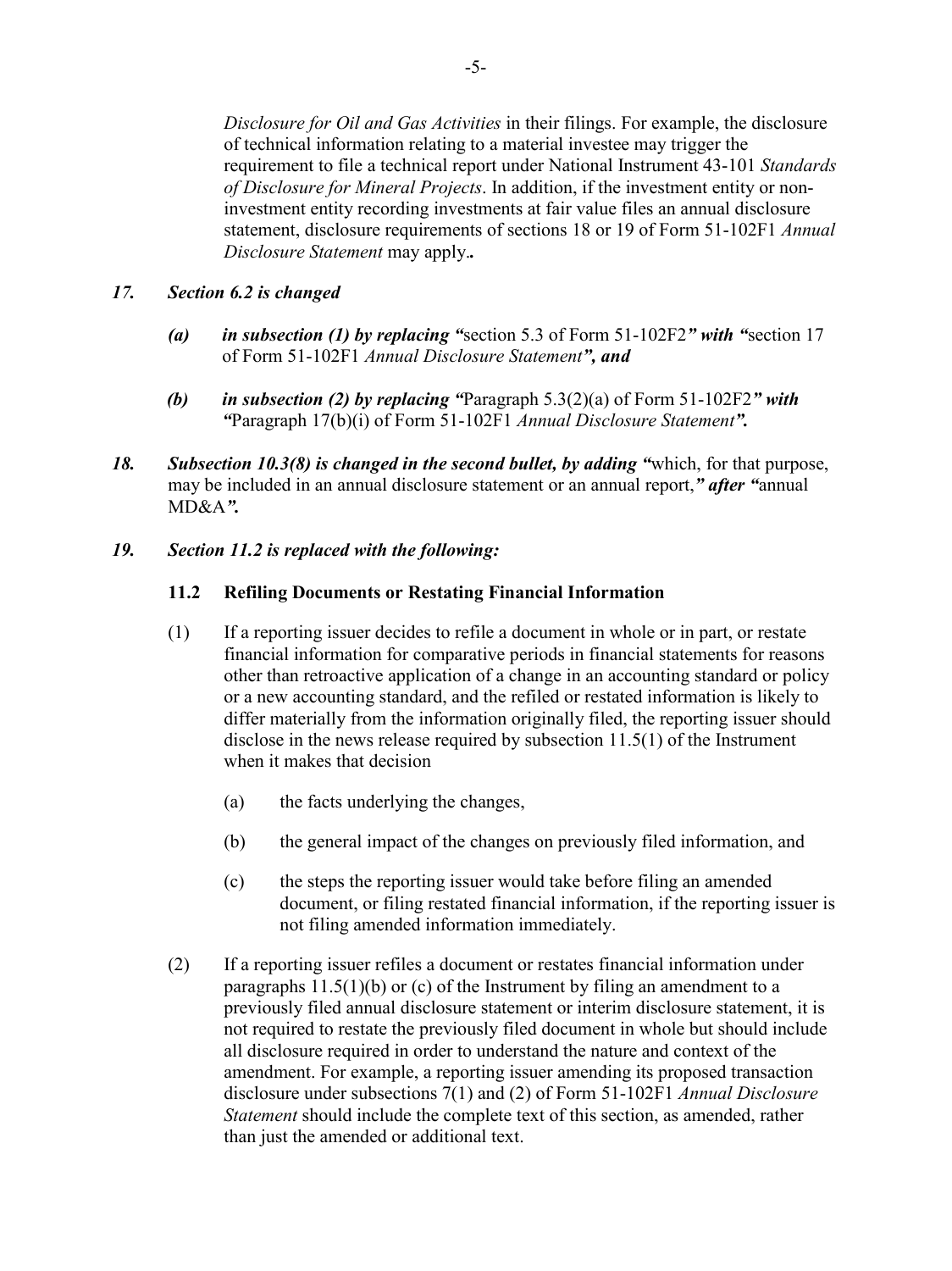- (3) A reporting issuer should also consider refiling the document in whole if:
	- (a) there are a large number of sections that are being amended;
	- (b) the amendments are extensive;
	- (c) the document has been amended more than once; or
	- (d) the document includes hyperlinks that do not link to the amendment.*.*

#### *20. Section 13.1 is replaced with the following:*

#### **13.1 Prior Exemptions, Waivers and Approvals**

Section 13.2 of the Instrument essentially allows a reporting issuer, in certain circumstances, to continue to rely upon an exemption, waiver or approval relating to continuous disclosure obligations obtained prior to the Instrument coming into force or prior to the amendments on **[December 15, 2023]** coming into force, as applicable, if the exemption, waiver or approval relates to a substantially similar provision in the Instrument and the reporting issuer provides written notice to the securities regulatory authority or regulator of its reliance on such exemption, waiver or approval. Upon receipt of such notice, the securities regulatory authority or regulator, as the case may be, will review it to determine if the provision of the Instrument referred to in the notice is substantially similar to the provision from which the exemption, waiver or approval was granted. The written notice should be sent by email to each jurisdiction where the prior exemption, waiver or approval is relied upon, using the relevant address or addresses listed in section 5.5 of National Policy 11-203 *Process for Exemptive Relief Applications in Multiple Jurisdictions*.*.*

## *21. Appendix A is replaced with the following:*

## **APPENDIX A**

# **EXAMPLES OF FILING REQUIREMENTS FOR CHANGES IN THE YEAR END**

| <b>Number of Months</b>   | Up to $3$ | Up to $3$ | $4$ to 6  | 7 or 8    | 9 to 11 months   |
|---------------------------|-----------|-----------|-----------|-----------|------------------|
| <b>Financial Year End</b> | months    | months    | months    | months    |                  |
| <b>Changed By</b>         |           |           |           |           |                  |
| <b>Transition Year</b>    | 2 months  | 14 months | 6 months  | 7 months  | 10 months        |
|                           | ended     | ended     | ended     | ended     | ended $10/31/X1$ |
|                           | 2/28/X1   | 2/28/X2   | 6/30/X1   | 7/31/X1   |                  |
| Comparative               | 12 months | 12 months | 12 months | 12 months | 12 months        |
| <b>Annual Financial</b>   | ended     | ended     | ended     | ended     | ended $12/31/X0$ |
|                           | 12/31/X0  | 12/31/X0  | 12/31/X0  | 12/31/X0  |                  |

The following examples assume the old financial year ended on December 31, 20X0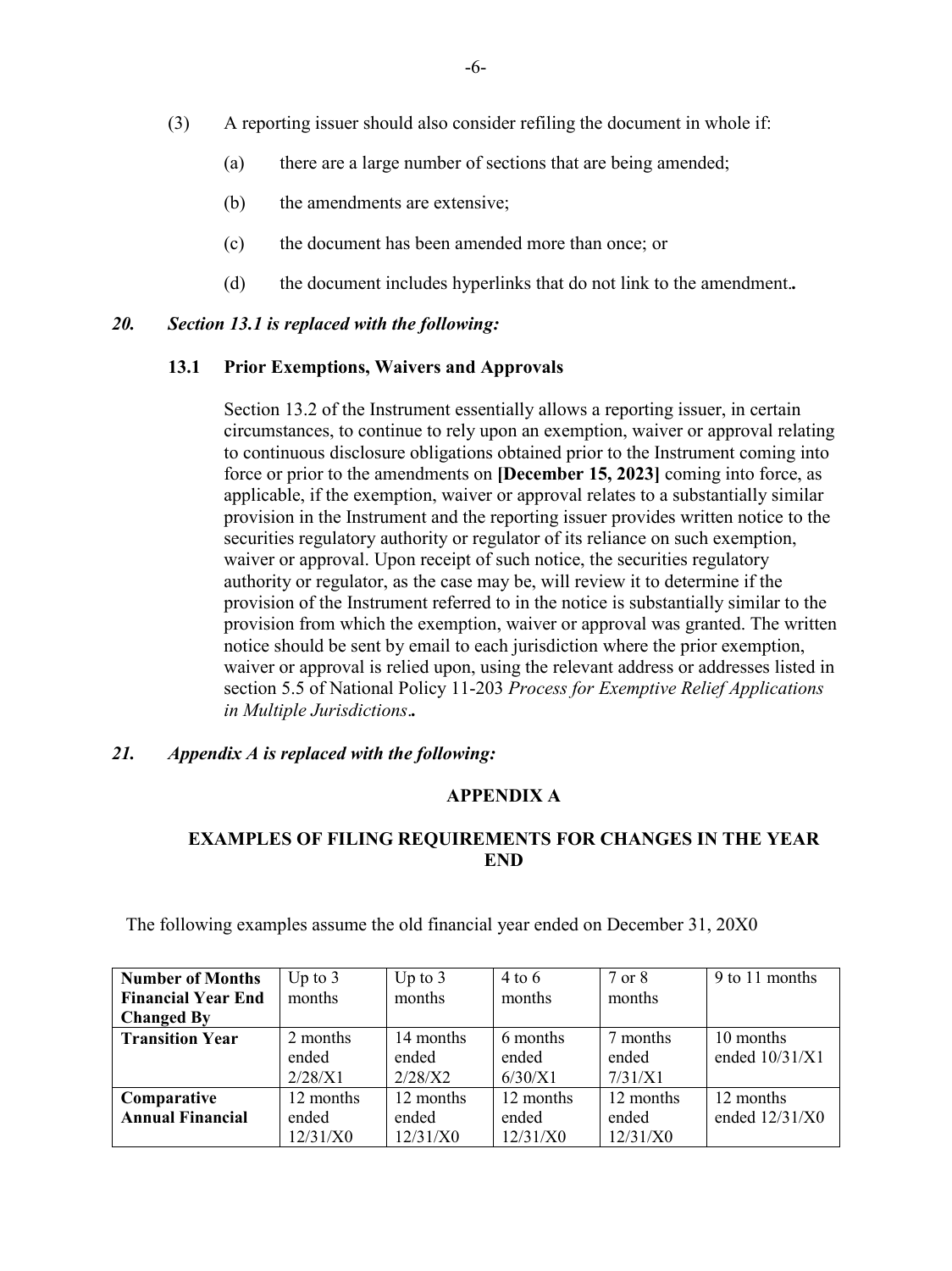| <b>Statements to</b><br><b>Transition Year</b> |               |                     |               |               |                |
|------------------------------------------------|---------------|---------------------|---------------|---------------|----------------|
| <b>New Financial Year</b>                      | 2/28/X2       | 2/28/X3             | 6/30/X2       | 7/31/X2       | 10/31/X2       |
| Comparative                                    | 2 months      | 14 months           | 6 months      | 7 months      | 10 months      |
| <b>Annual Financial</b>                        | ended         | ended               | ended         | ended         | ended 10/31/X1 |
| <b>Statements to New</b>                       | $2/28/X1$ and | 2/28/X2             | $6/30/X1$ and | $7/31/X1$ and |                |
| <b>Financial Year</b>                          | 12 months     |                     | 12 months     | 12 months     |                |
|                                                | ended         |                     | ended         | ended         |                |
|                                                | $12/31/X0*$   |                     | $12/31/X0*$   | $12/31/X0*$   |                |
| <b>Interim Periods for</b>                     | Not           | 3 months            | 3 months      | 3 months      | 3 months ended |
| <b>Transition Year</b>                         | applicable    | ended               | ended         | ended         | 3/31/X1        |
|                                                |               | 3/31/X1             | 3/31/X1       | 3/31/X1       | 6 months ended |
|                                                |               | 6 months            |               |               | 6/30/X1        |
|                                                |               | ended               |               | <b>Or</b>     |                |
|                                                |               | 6/30/X1             |               |               | <b>Or</b>      |
|                                                |               | 9 months            |               | 4 months      |                |
|                                                |               | ended               |               | ended         | 4 months ended |
|                                                |               | 9/30/X1             |               | 4/30/X1       | 4/30/X1        |
|                                                |               | 12 months           |               |               | 7 months ended |
|                                                |               | ended               |               |               | 7/31/X1        |
|                                                |               | 12/31/X1            |               |               |                |
|                                                |               | Or                  |               |               |                |
|                                                |               |                     |               |               |                |
|                                                |               | 2 months            |               |               |                |
|                                                |               | ended               |               |               |                |
|                                                |               | 2/28/X1             |               |               |                |
|                                                |               | 5 months            |               |               |                |
|                                                |               | ended               |               |               |                |
|                                                |               | 5/31/X1             |               |               |                |
|                                                |               | 8 months            |               |               |                |
|                                                |               | ended               |               |               |                |
|                                                |               | 8/31/X1             |               |               |                |
|                                                |               | 11 months           |               |               |                |
|                                                |               | ended               |               |               |                |
|                                                |               | 11/30/X1            |               |               |                |
| Comparative                                    | Not           | 3 months            | 3 months      | 3 months      | 3 months ended |
| <b>Interim Periods to</b>                      | applicable    | ended               | ended         | ended         | 3/31/X0        |
| <b>Interim Periods in</b>                      |               | 3/31/X0             | 3/31/X0       | 3/31/X0       | 6 months ended |
| <b>Transition Year</b>                         |               | 6 months            |               |               | $6/30/X0$      |
|                                                |               | ended               |               | <b>Or</b>     |                |
|                                                |               | 6/30/X0<br>9 months |               | 3 months      | <b>Or</b>      |
|                                                |               | ended               |               | ended         | 3 months ended |
|                                                |               | 9/30/X0             |               | 3/31/X0       | 3/31/X0        |
|                                                |               | 12 months           |               |               | 6 months ended |
|                                                |               | ended               |               |               | $6/30/X0$      |
|                                                |               | 12/31/X0            |               |               |                |
|                                                |               |                     |               |               |                |
|                                                |               | <b>Or</b>           |               |               |                |
|                                                |               |                     |               |               |                |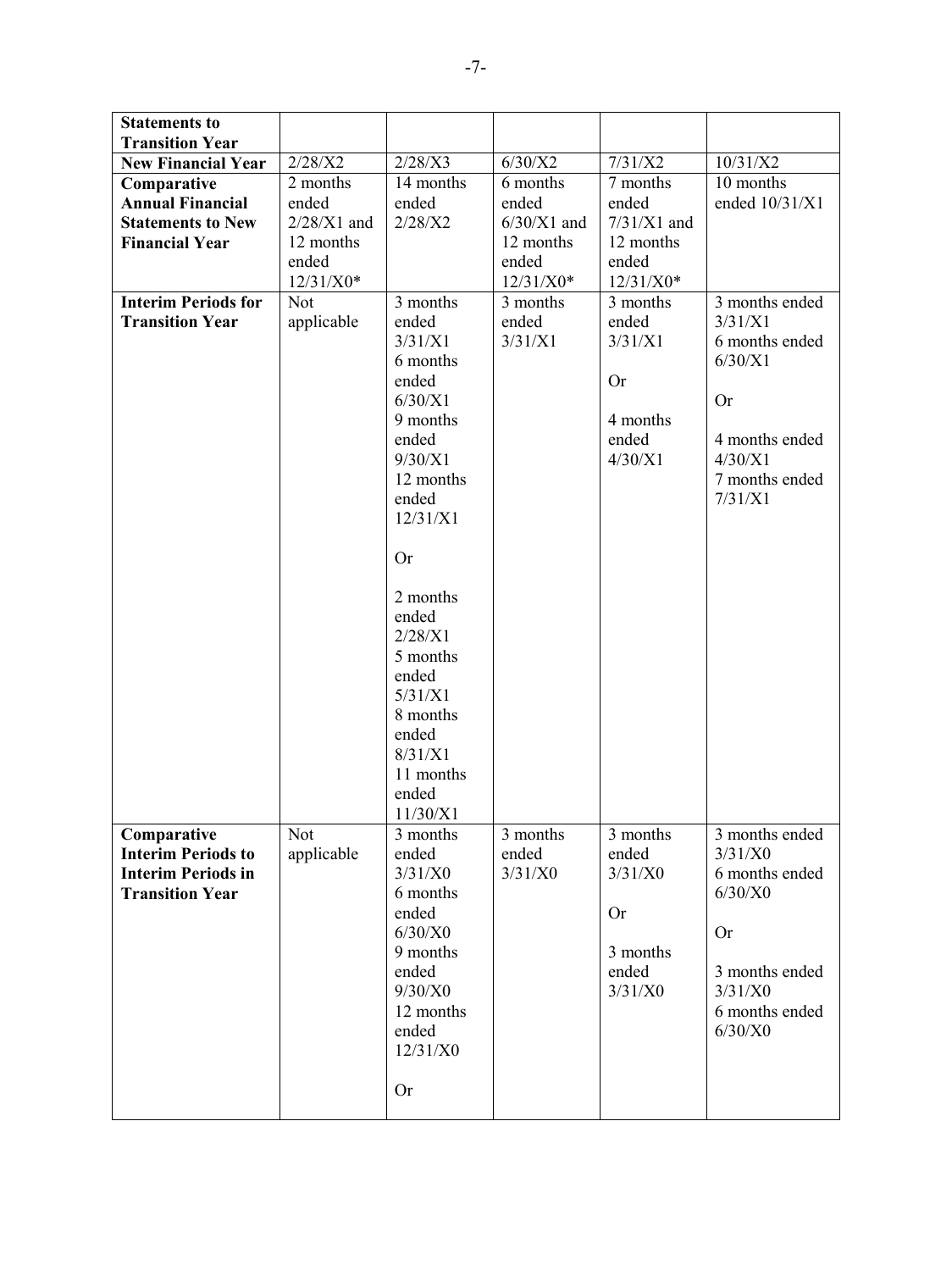| ended<br>3/31/X0<br>6 months<br>ended<br>6/30/X0<br>9 months<br>ended<br>9/30/X0<br>12 months<br>ended<br>12/31/X0<br>3 months ended<br><b>Interim Periods for</b><br>3 months<br>3 months<br>3 months<br>3 months<br>ended<br>1/31/X2<br><b>New Financial Year</b><br>ended<br>ended<br>ended<br>5/31/X1<br>5/31/X2<br>9/30/X1<br>10/31/X1<br>6 months ended<br>4/30/X2<br>6 months<br>6 months<br>6 months<br>6 months<br>ended<br>9 months ended<br>ended<br>ended<br>ended<br>8/31/X1<br>8/31/X2<br>12/31/X1<br>1/31/X2<br>7/31/X2<br>9 months<br>9 months<br>9 months<br>9 months<br>ended<br>ended<br>ended<br>ended<br><b>Or</b><br>11/30/X1<br>11/30/X2<br>3/31/X2<br>4/30/X2<br>3 months ended<br>1/31/X2<br><b>Or</b><br>Or<br>6 months ended<br>4/30/X2<br>3 months<br>3 months<br>9 months ended<br>ended<br>ended<br>5/31/X2<br>10/31/X1<br>7/31/X2<br>6 months<br>6 months<br>ended<br>ended<br>8/31/X2<br>1/31/X2<br>9 months<br>9 months<br>ended<br>ended<br>11/30/X2<br>4/30/X2<br>3 months<br>3 months ended<br>Comparative<br>3 months<br>3 months<br>3 months<br>12/31/X0<br><b>Interim Periods to</b><br>ended<br>ended<br>ended<br>ended<br>$6/30/X0$<br>9/30/X0<br>9/30/X0<br>6/30/X1<br>6 months ended<br><b>Interim Periods in</b><br>3/31/X1<br><b>New Financial Year</b><br>6 months<br>6 months<br>6 months<br>6 months<br>ended<br>ended<br>ended<br>ended<br>9 months ended<br>9/30/X0<br>9/30/X1<br>12/31/X0<br>12/31/X0<br>6/30/X1<br>9 months<br>9 months<br>9 months<br>9 months<br>ended<br>ended<br>ended<br>ended<br><b>Or</b><br>12/31/X0<br>12/31/X1<br>3/31/X1<br>3/31/X1<br>3 months ended<br>12/31/X0<br><b>Or</b><br>Or<br>7 months ended<br>4/30/X1<br>3 months<br>3 months<br>10 months<br>ended<br>ended |  | 3 months |         |                 |
|---------------------------------------------------------------------------------------------------------------------------------------------------------------------------------------------------------------------------------------------------------------------------------------------------------------------------------------------------------------------------------------------------------------------------------------------------------------------------------------------------------------------------------------------------------------------------------------------------------------------------------------------------------------------------------------------------------------------------------------------------------------------------------------------------------------------------------------------------------------------------------------------------------------------------------------------------------------------------------------------------------------------------------------------------------------------------------------------------------------------------------------------------------------------------------------------------------------------------------------------------------------------------------------------------------------------------------------------------------------------------------------------------------------------------------------------------------------------------------------------------------------------------------------------------------------------------------------------------------------------------------------------------------------------------------------------------------------------------------------------------------|--|----------|---------|-----------------|
|                                                                                                                                                                                                                                                                                                                                                                                                                                                                                                                                                                                                                                                                                                                                                                                                                                                                                                                                                                                                                                                                                                                                                                                                                                                                                                                                                                                                                                                                                                                                                                                                                                                                                                                                                         |  |          |         |                 |
|                                                                                                                                                                                                                                                                                                                                                                                                                                                                                                                                                                                                                                                                                                                                                                                                                                                                                                                                                                                                                                                                                                                                                                                                                                                                                                                                                                                                                                                                                                                                                                                                                                                                                                                                                         |  |          |         |                 |
|                                                                                                                                                                                                                                                                                                                                                                                                                                                                                                                                                                                                                                                                                                                                                                                                                                                                                                                                                                                                                                                                                                                                                                                                                                                                                                                                                                                                                                                                                                                                                                                                                                                                                                                                                         |  |          |         |                 |
|                                                                                                                                                                                                                                                                                                                                                                                                                                                                                                                                                                                                                                                                                                                                                                                                                                                                                                                                                                                                                                                                                                                                                                                                                                                                                                                                                                                                                                                                                                                                                                                                                                                                                                                                                         |  |          |         |                 |
|                                                                                                                                                                                                                                                                                                                                                                                                                                                                                                                                                                                                                                                                                                                                                                                                                                                                                                                                                                                                                                                                                                                                                                                                                                                                                                                                                                                                                                                                                                                                                                                                                                                                                                                                                         |  |          |         |                 |
|                                                                                                                                                                                                                                                                                                                                                                                                                                                                                                                                                                                                                                                                                                                                                                                                                                                                                                                                                                                                                                                                                                                                                                                                                                                                                                                                                                                                                                                                                                                                                                                                                                                                                                                                                         |  |          |         |                 |
|                                                                                                                                                                                                                                                                                                                                                                                                                                                                                                                                                                                                                                                                                                                                                                                                                                                                                                                                                                                                                                                                                                                                                                                                                                                                                                                                                                                                                                                                                                                                                                                                                                                                                                                                                         |  |          |         |                 |
|                                                                                                                                                                                                                                                                                                                                                                                                                                                                                                                                                                                                                                                                                                                                                                                                                                                                                                                                                                                                                                                                                                                                                                                                                                                                                                                                                                                                                                                                                                                                                                                                                                                                                                                                                         |  |          |         |                 |
|                                                                                                                                                                                                                                                                                                                                                                                                                                                                                                                                                                                                                                                                                                                                                                                                                                                                                                                                                                                                                                                                                                                                                                                                                                                                                                                                                                                                                                                                                                                                                                                                                                                                                                                                                         |  |          |         |                 |
|                                                                                                                                                                                                                                                                                                                                                                                                                                                                                                                                                                                                                                                                                                                                                                                                                                                                                                                                                                                                                                                                                                                                                                                                                                                                                                                                                                                                                                                                                                                                                                                                                                                                                                                                                         |  |          |         |                 |
|                                                                                                                                                                                                                                                                                                                                                                                                                                                                                                                                                                                                                                                                                                                                                                                                                                                                                                                                                                                                                                                                                                                                                                                                                                                                                                                                                                                                                                                                                                                                                                                                                                                                                                                                                         |  |          |         |                 |
|                                                                                                                                                                                                                                                                                                                                                                                                                                                                                                                                                                                                                                                                                                                                                                                                                                                                                                                                                                                                                                                                                                                                                                                                                                                                                                                                                                                                                                                                                                                                                                                                                                                                                                                                                         |  |          |         |                 |
|                                                                                                                                                                                                                                                                                                                                                                                                                                                                                                                                                                                                                                                                                                                                                                                                                                                                                                                                                                                                                                                                                                                                                                                                                                                                                                                                                                                                                                                                                                                                                                                                                                                                                                                                                         |  |          |         |                 |
|                                                                                                                                                                                                                                                                                                                                                                                                                                                                                                                                                                                                                                                                                                                                                                                                                                                                                                                                                                                                                                                                                                                                                                                                                                                                                                                                                                                                                                                                                                                                                                                                                                                                                                                                                         |  |          |         |                 |
|                                                                                                                                                                                                                                                                                                                                                                                                                                                                                                                                                                                                                                                                                                                                                                                                                                                                                                                                                                                                                                                                                                                                                                                                                                                                                                                                                                                                                                                                                                                                                                                                                                                                                                                                                         |  |          |         |                 |
|                                                                                                                                                                                                                                                                                                                                                                                                                                                                                                                                                                                                                                                                                                                                                                                                                                                                                                                                                                                                                                                                                                                                                                                                                                                                                                                                                                                                                                                                                                                                                                                                                                                                                                                                                         |  |          |         |                 |
|                                                                                                                                                                                                                                                                                                                                                                                                                                                                                                                                                                                                                                                                                                                                                                                                                                                                                                                                                                                                                                                                                                                                                                                                                                                                                                                                                                                                                                                                                                                                                                                                                                                                                                                                                         |  |          |         |                 |
|                                                                                                                                                                                                                                                                                                                                                                                                                                                                                                                                                                                                                                                                                                                                                                                                                                                                                                                                                                                                                                                                                                                                                                                                                                                                                                                                                                                                                                                                                                                                                                                                                                                                                                                                                         |  |          |         |                 |
|                                                                                                                                                                                                                                                                                                                                                                                                                                                                                                                                                                                                                                                                                                                                                                                                                                                                                                                                                                                                                                                                                                                                                                                                                                                                                                                                                                                                                                                                                                                                                                                                                                                                                                                                                         |  |          |         |                 |
|                                                                                                                                                                                                                                                                                                                                                                                                                                                                                                                                                                                                                                                                                                                                                                                                                                                                                                                                                                                                                                                                                                                                                                                                                                                                                                                                                                                                                                                                                                                                                                                                                                                                                                                                                         |  |          |         |                 |
|                                                                                                                                                                                                                                                                                                                                                                                                                                                                                                                                                                                                                                                                                                                                                                                                                                                                                                                                                                                                                                                                                                                                                                                                                                                                                                                                                                                                                                                                                                                                                                                                                                                                                                                                                         |  |          |         |                 |
|                                                                                                                                                                                                                                                                                                                                                                                                                                                                                                                                                                                                                                                                                                                                                                                                                                                                                                                                                                                                                                                                                                                                                                                                                                                                                                                                                                                                                                                                                                                                                                                                                                                                                                                                                         |  |          |         |                 |
|                                                                                                                                                                                                                                                                                                                                                                                                                                                                                                                                                                                                                                                                                                                                                                                                                                                                                                                                                                                                                                                                                                                                                                                                                                                                                                                                                                                                                                                                                                                                                                                                                                                                                                                                                         |  |          |         |                 |
|                                                                                                                                                                                                                                                                                                                                                                                                                                                                                                                                                                                                                                                                                                                                                                                                                                                                                                                                                                                                                                                                                                                                                                                                                                                                                                                                                                                                                                                                                                                                                                                                                                                                                                                                                         |  |          |         |                 |
|                                                                                                                                                                                                                                                                                                                                                                                                                                                                                                                                                                                                                                                                                                                                                                                                                                                                                                                                                                                                                                                                                                                                                                                                                                                                                                                                                                                                                                                                                                                                                                                                                                                                                                                                                         |  |          |         |                 |
|                                                                                                                                                                                                                                                                                                                                                                                                                                                                                                                                                                                                                                                                                                                                                                                                                                                                                                                                                                                                                                                                                                                                                                                                                                                                                                                                                                                                                                                                                                                                                                                                                                                                                                                                                         |  |          |         |                 |
|                                                                                                                                                                                                                                                                                                                                                                                                                                                                                                                                                                                                                                                                                                                                                                                                                                                                                                                                                                                                                                                                                                                                                                                                                                                                                                                                                                                                                                                                                                                                                                                                                                                                                                                                                         |  |          |         |                 |
|                                                                                                                                                                                                                                                                                                                                                                                                                                                                                                                                                                                                                                                                                                                                                                                                                                                                                                                                                                                                                                                                                                                                                                                                                                                                                                                                                                                                                                                                                                                                                                                                                                                                                                                                                         |  |          |         |                 |
|                                                                                                                                                                                                                                                                                                                                                                                                                                                                                                                                                                                                                                                                                                                                                                                                                                                                                                                                                                                                                                                                                                                                                                                                                                                                                                                                                                                                                                                                                                                                                                                                                                                                                                                                                         |  |          |         |                 |
|                                                                                                                                                                                                                                                                                                                                                                                                                                                                                                                                                                                                                                                                                                                                                                                                                                                                                                                                                                                                                                                                                                                                                                                                                                                                                                                                                                                                                                                                                                                                                                                                                                                                                                                                                         |  |          |         |                 |
|                                                                                                                                                                                                                                                                                                                                                                                                                                                                                                                                                                                                                                                                                                                                                                                                                                                                                                                                                                                                                                                                                                                                                                                                                                                                                                                                                                                                                                                                                                                                                                                                                                                                                                                                                         |  |          |         |                 |
|                                                                                                                                                                                                                                                                                                                                                                                                                                                                                                                                                                                                                                                                                                                                                                                                                                                                                                                                                                                                                                                                                                                                                                                                                                                                                                                                                                                                                                                                                                                                                                                                                                                                                                                                                         |  |          |         |                 |
|                                                                                                                                                                                                                                                                                                                                                                                                                                                                                                                                                                                                                                                                                                                                                                                                                                                                                                                                                                                                                                                                                                                                                                                                                                                                                                                                                                                                                                                                                                                                                                                                                                                                                                                                                         |  |          |         |                 |
|                                                                                                                                                                                                                                                                                                                                                                                                                                                                                                                                                                                                                                                                                                                                                                                                                                                                                                                                                                                                                                                                                                                                                                                                                                                                                                                                                                                                                                                                                                                                                                                                                                                                                                                                                         |  |          |         |                 |
|                                                                                                                                                                                                                                                                                                                                                                                                                                                                                                                                                                                                                                                                                                                                                                                                                                                                                                                                                                                                                                                                                                                                                                                                                                                                                                                                                                                                                                                                                                                                                                                                                                                                                                                                                         |  |          |         |                 |
|                                                                                                                                                                                                                                                                                                                                                                                                                                                                                                                                                                                                                                                                                                                                                                                                                                                                                                                                                                                                                                                                                                                                                                                                                                                                                                                                                                                                                                                                                                                                                                                                                                                                                                                                                         |  |          |         |                 |
|                                                                                                                                                                                                                                                                                                                                                                                                                                                                                                                                                                                                                                                                                                                                                                                                                                                                                                                                                                                                                                                                                                                                                                                                                                                                                                                                                                                                                                                                                                                                                                                                                                                                                                                                                         |  |          |         |                 |
|                                                                                                                                                                                                                                                                                                                                                                                                                                                                                                                                                                                                                                                                                                                                                                                                                                                                                                                                                                                                                                                                                                                                                                                                                                                                                                                                                                                                                                                                                                                                                                                                                                                                                                                                                         |  |          |         |                 |
|                                                                                                                                                                                                                                                                                                                                                                                                                                                                                                                                                                                                                                                                                                                                                                                                                                                                                                                                                                                                                                                                                                                                                                                                                                                                                                                                                                                                                                                                                                                                                                                                                                                                                                                                                         |  |          |         |                 |
|                                                                                                                                                                                                                                                                                                                                                                                                                                                                                                                                                                                                                                                                                                                                                                                                                                                                                                                                                                                                                                                                                                                                                                                                                                                                                                                                                                                                                                                                                                                                                                                                                                                                                                                                                         |  |          |         |                 |
|                                                                                                                                                                                                                                                                                                                                                                                                                                                                                                                                                                                                                                                                                                                                                                                                                                                                                                                                                                                                                                                                                                                                                                                                                                                                                                                                                                                                                                                                                                                                                                                                                                                                                                                                                         |  |          |         |                 |
|                                                                                                                                                                                                                                                                                                                                                                                                                                                                                                                                                                                                                                                                                                                                                                                                                                                                                                                                                                                                                                                                                                                                                                                                                                                                                                                                                                                                                                                                                                                                                                                                                                                                                                                                                         |  |          |         |                 |
|                                                                                                                                                                                                                                                                                                                                                                                                                                                                                                                                                                                                                                                                                                                                                                                                                                                                                                                                                                                                                                                                                                                                                                                                                                                                                                                                                                                                                                                                                                                                                                                                                                                                                                                                                         |  |          |         |                 |
|                                                                                                                                                                                                                                                                                                                                                                                                                                                                                                                                                                                                                                                                                                                                                                                                                                                                                                                                                                                                                                                                                                                                                                                                                                                                                                                                                                                                                                                                                                                                                                                                                                                                                                                                                         |  |          |         |                 |
|                                                                                                                                                                                                                                                                                                                                                                                                                                                                                                                                                                                                                                                                                                                                                                                                                                                                                                                                                                                                                                                                                                                                                                                                                                                                                                                                                                                                                                                                                                                                                                                                                                                                                                                                                         |  |          |         |                 |
|                                                                                                                                                                                                                                                                                                                                                                                                                                                                                                                                                                                                                                                                                                                                                                                                                                                                                                                                                                                                                                                                                                                                                                                                                                                                                                                                                                                                                                                                                                                                                                                                                                                                                                                                                         |  |          |         |                 |
|                                                                                                                                                                                                                                                                                                                                                                                                                                                                                                                                                                                                                                                                                                                                                                                                                                                                                                                                                                                                                                                                                                                                                                                                                                                                                                                                                                                                                                                                                                                                                                                                                                                                                                                                                         |  |          |         |                 |
|                                                                                                                                                                                                                                                                                                                                                                                                                                                                                                                                                                                                                                                                                                                                                                                                                                                                                                                                                                                                                                                                                                                                                                                                                                                                                                                                                                                                                                                                                                                                                                                                                                                                                                                                                         |  | 5/31/X1  | 9/30/X0 | ended $7/31/X1$ |
| 6 months<br>6 months                                                                                                                                                                                                                                                                                                                                                                                                                                                                                                                                                                                                                                                                                                                                                                                                                                                                                                                                                                                                                                                                                                                                                                                                                                                                                                                                                                                                                                                                                                                                                                                                                                                                                                                                    |  |          |         |                 |
| ended<br>ended                                                                                                                                                                                                                                                                                                                                                                                                                                                                                                                                                                                                                                                                                                                                                                                                                                                                                                                                                                                                                                                                                                                                                                                                                                                                                                                                                                                                                                                                                                                                                                                                                                                                                                                                          |  |          |         |                 |
| 12/31/X0<br>8/31/X1                                                                                                                                                                                                                                                                                                                                                                                                                                                                                                                                                                                                                                                                                                                                                                                                                                                                                                                                                                                                                                                                                                                                                                                                                                                                                                                                                                                                                                                                                                                                                                                                                                                                                                                                     |  |          |         |                 |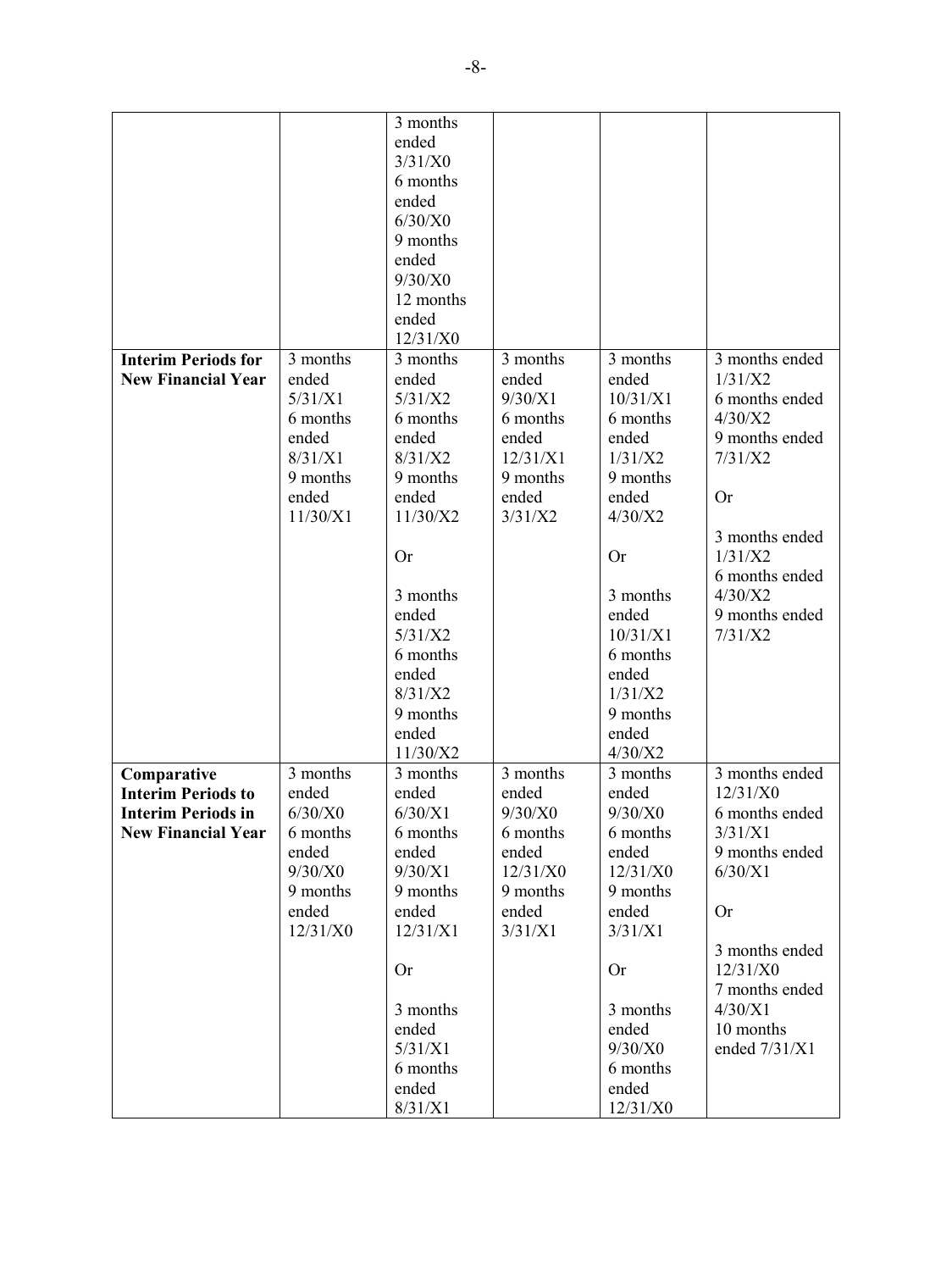| months  | $\sim$<br>l 0 months |  |
|---------|----------------------|--|
| ended   | ended                |  |
| 1/30/X1 | 4/30/X1              |  |

# \* Statement of financial position required only at the transition year end date

The following examples assumes a new financial year ending on December 31, 20X1 or December 31, 20X2

| Number of                    | Up to $3$       | Up to $3$       | 4 to 6 months  | 7 or 8     | 9 to 11         |
|------------------------------|-----------------|-----------------|----------------|------------|-----------------|
| <b>Months</b>                | months          | months          |                | months     | months          |
| <b>Financial Year</b>        |                 |                 |                |            |                 |
| <b>End Changed</b>           |                 |                 |                |            |                 |
| By                           |                 |                 |                |            |                 |
| <b>Transition</b>            | 2 months        | 14 months       | 5 months       | 8 months   | 10 months       |
| Year                         | ended           | ended           | ended          | ended      | ended           |
|                              | 12/31/X1        | 12/31/X2        | 12/31/X1       | 12/31/X1   | 12/31/X1        |
|                              |                 |                 |                |            |                 |
| Comparative                  | 12 months       | 12 months       | 12 months      | 12 months  | 12 months       |
| Annual                       | ended           | ended           | ended 7/31/X1  | ended      | ended 2/28/X1   |
| <b>Financial</b>             | 10/31/X1        | 10/31/X1        |                | 4/30/X1    |                 |
| <b>Statements to</b>         |                 |                 |                |            |                 |
| <b>Transition</b>            |                 |                 |                |            |                 |
| Year<br><b>New Financial</b> | $\frac{12}{31}$ | 12/31/X3        | 12/31/X2       | 12/31/X2   | 12/31/X2        |
| Year                         |                 |                 |                |            |                 |
| Comparative                  | 2 months        | 14 months       | 5 months       | 8 months   | 10 months       |
| <b>Annual</b>                | ended           | ended           | ended          | ended      | ended           |
| <b>Financial</b>             | $12/31/X1$ and  | 12/31/X2        | $12/31/X1$ and |            | 12/31/X1        |
| <b>Statements to</b>         | 12 months       |                 | 12 months      | 12/31/X1   |                 |
| <b>New Financial</b>         | ended           |                 | ended          | and 12     |                 |
| Year                         | $10/31/X1*$     |                 | $7/31/X1*$     | months     |                 |
|                              |                 |                 |                | ended      |                 |
|                              |                 |                 |                | $4/30/X1*$ |                 |
| <b>Interim</b>               |                 | 3 months        | 3 months       | 3 months   | 3 months        |
| <b>Periods for</b>           | Not applicable  | ended 1/31/X2   | ended          | ended      | ended $5/31/X1$ |
| <b>Transition</b>            |                 | 6 months        | 10/31/X1       |            | 6 months        |
| Year                         |                 |                 |                | 7/31/X1    |                 |
|                              |                 | ended $4/30/X2$ |                | 6 months   | ended 8/31/X1   |
|                              |                 | 9 months        | <b>Or</b>      | ended      |                 |
|                              |                 | ended 7/31/X2   |                | 10/31/X1   | <b>Or</b>       |
|                              |                 | 12 months       | 2 months       |            |                 |
|                              |                 | ended           | ended 9/30/X1  | <b>Or</b>  | 4 months        |
|                              |                 | 10/31/X2        |                |            | ended $6/30/X1$ |
|                              |                 |                 |                | 2 months   | 7 months        |
|                              |                 | <b>Or</b>       |                | ended      | ended 9/30/X1   |
|                              |                 |                 |                | 6/30/X1    |                 |
|                              |                 | 2 months        |                | 5 months   |                 |
|                              |                 | ended           |                | ended      |                 |
|                              |                 | 12/31/X1        |                | 9/30/X1    |                 |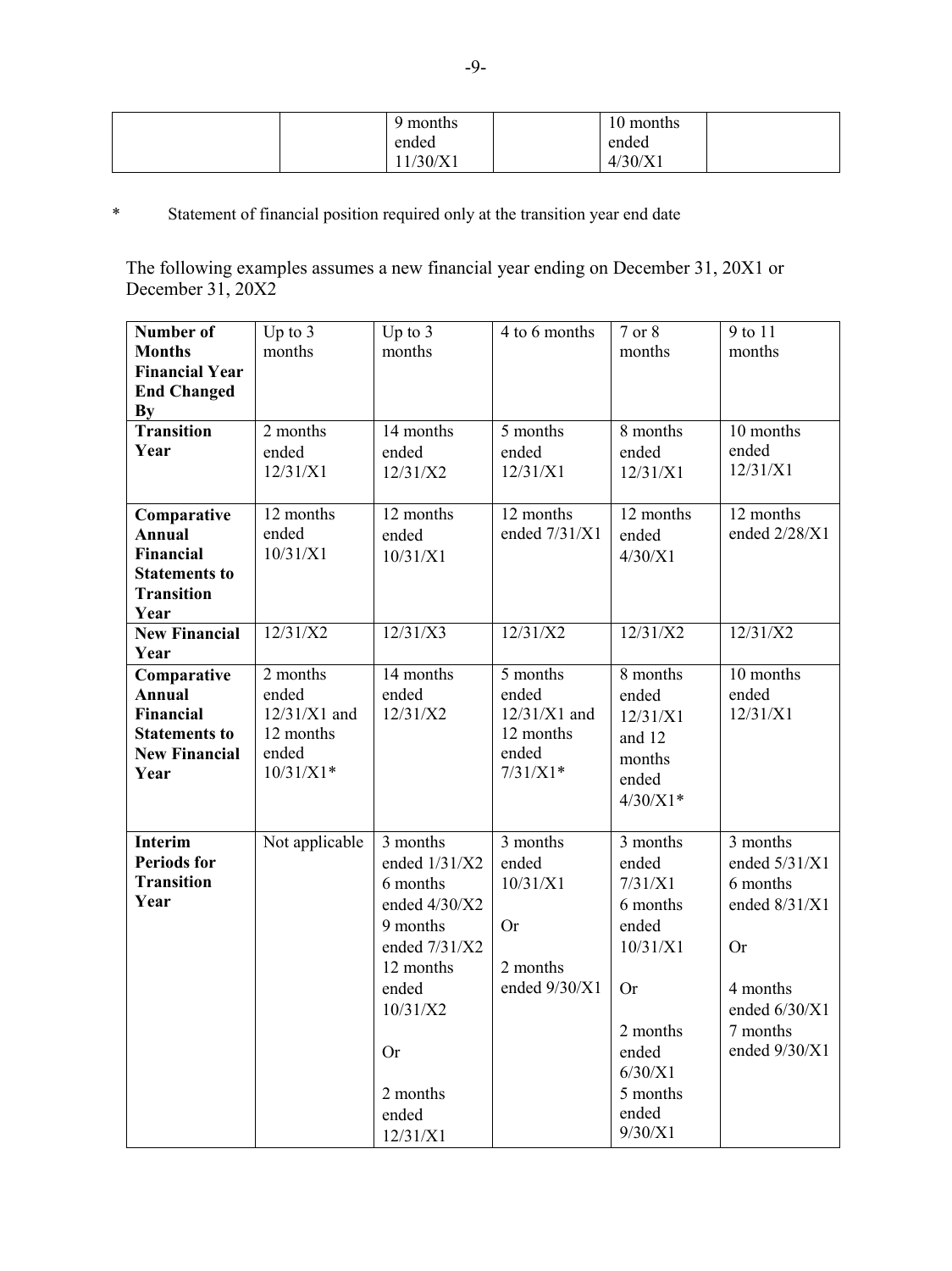|                      |                | 5 months        |                 |           |                 |
|----------------------|----------------|-----------------|-----------------|-----------|-----------------|
|                      |                | ended 3/31/X2   |                 |           |                 |
|                      |                | 8 months        |                 |           |                 |
|                      |                | ended 6/30/X2   |                 |           |                 |
|                      |                | 11 months       |                 |           |                 |
|                      |                | ended 9/30/X2   |                 |           |                 |
| Comparative          | Not applicable | 3 months        | 3 months        | 3 months  | 3 months        |
| <b>Interim</b>       |                | ended 1/31/X1   | ended           | ended     | ended 5/31/X0   |
| <b>Periods to</b>    |                | 6 months        | 10/31/X0        | 7/31/X0   | 6 months        |
| <b>Interim</b>       |                | ended 4/30/X1   |                 | 6 months  | ended 8/31/X0   |
| Periods in           |                | 9 months        | <b>Or</b>       | ended     |                 |
| <b>Transition</b>    |                | ended 7/31/X1   |                 | 10/31/X0  | <b>Or</b>       |
| Year                 |                | 12 months       | 3 months        |           |                 |
|                      |                | ended           | ended           | <b>Or</b> | 3 months        |
|                      |                | 10/31/X1        | 10/31/X0        |           | ended 5/31/X0   |
|                      |                |                 |                 | 3 months  | 6 months        |
|                      |                | <b>Or</b>       |                 | ended     | ended 8/31/X0   |
|                      |                |                 |                 | 7/31/X0   |                 |
|                      |                | 3 months        |                 | 6 months  |                 |
|                      |                | ended 1/31/X1   |                 | ended     |                 |
|                      |                | 6 months        |                 | 10/31/X0  |                 |
|                      |                | ended 4/30/X1   |                 |           |                 |
|                      |                | 9 months        |                 |           |                 |
|                      |                | ended 7/31/X1   |                 |           |                 |
|                      |                | 12 months       |                 |           |                 |
|                      |                | ended           |                 |           |                 |
|                      |                | 10/31/X1        |                 |           |                 |
| <b>Interim</b>       | 3 months       | 3 months        | 3 months        | 3 months  | 3 months        |
| <b>Periods for</b>   | ended 3/31/X2  | ended 3/31/X3   | ended 3/31/X2   | ended     | ended 3/31/X2   |
| <b>New Financial</b> | 6 months       | 6 months        | 6 months        | 3/31/X2   | 6 months        |
| Year                 | ended 6/30/X2  | ended 6/30/X3   | ended 6/30/X2   | 6 months  | ended 6/30/X2   |
|                      | 9 months       | 9 months        | 9 months        | ended     | 9 months        |
|                      | ended 9/30/X2  | ended 9/30/X3   | ended 9/30/X2   | 6/30/X2   | ended 9/30/X2   |
|                      |                |                 |                 | 9 months  |                 |
|                      |                | <b>Or</b>       | <b>Or</b>       | ended     | <b>Or</b>       |
|                      |                |                 |                 | 9/30/X2   |                 |
|                      |                | 3 months        | 3 months        |           | 3 months        |
|                      |                | ended $3/31/X3$ | ended 3/31/X2   | <b>Or</b> | ended $3/31/X2$ |
|                      |                | 6 months        | 6 months        |           | 6 months        |
|                      |                | ended $6/30/X3$ | ended $6/30/X2$ | 3 months  | ended $6/30/X2$ |
|                      |                | 9 months        | 9 months        | ended     | 9 months        |
|                      |                | ended $9/30/X3$ | ended 9/30/X2   | 3/31/X2   | ended $9/30/X2$ |
|                      |                |                 |                 | 6 months  |                 |
|                      |                |                 |                 | ended     |                 |
|                      |                |                 |                 | 6/30/X2   |                 |
|                      |                |                 |                 | 9 months  |                 |
|                      |                |                 |                 | ended     |                 |
|                      |                |                 |                 | 9/30/X2   |                 |